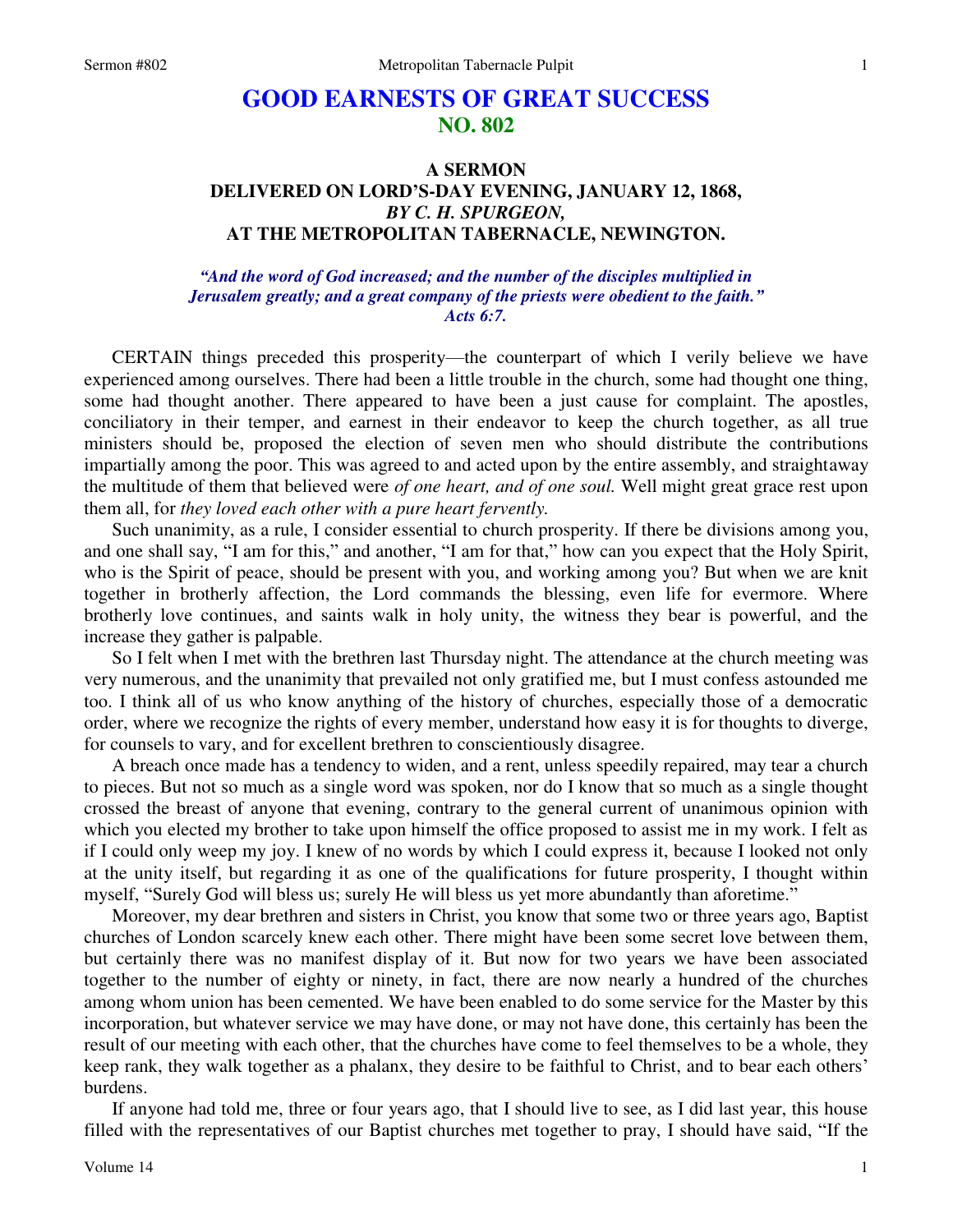Lord will open windows in heaven, may such a thing be!" But it has been, and by God's grace it will be yet again, and we shall clasp hands next Tuesday, and go on for another campaign against the common enemy, united as one man, first to Christ, and then to one another. May we not look upon this as a sign that God is intending to bless all our churches, to pour us out a blessing such as we shall not have room enough to receive? The Lord send prosperity. Amen, say we, amen from our hearts. And amen we hope, all God's saints will say. May the blessing speedily be sent. Since we have the first matter I am hopeful.

But many will urge discouragements. "How is it likely," says one, "that we can hope to make an impression upon the present age? What means have we but the simple Gospel of Jesus Christ?" We are certainly not among the wealthy, and we count not among us the great ones of the land. Our membership has always been, and still is, among the poor. How shall we expect to tell upon so huge a city as this, or to exert any influence upon so great a country, and above all, how shall we make any impress upon the population of the whole globe?

 My dear brethren, we are weak, but we are not weaker than the first disciples of Christ. Neither were they learned, nor were they the wealthy of the earth, fishermen, the most of them, by no means men of cultivated ability—their tramp was that of a legion that went forth to conquer as well as to fight. Wherever they went and wielded the sword of the Spirit, which is the Word of God, their enemies were put to confusion. It is true they died in the conflict. Some of them were slain by the sword, and others of them were rent in sunder by wild beasts, but in all these things they were more than conquerors through Him who loved them.

 The primitive church did tell upon its age, and left a seed behind which the whole earth could not destroy, and so shall we by God's grace if we are equally set upon it, equally filled with the divine life, equally resolved by any means and by all means to spread abroad the savor of Jesus Christ's name. Our weakness shall be our strength, for God shall make it to be the platform upon which the omnipotence of His grace shall be displayed.

 Keep together, brethren, keep close to Christ, close up your ranks. Heed the battle cry, hold fast the faith, quit yourselves like men in the conflict, and the gates of hell shall not prevail against you. Only may the King Himself lead us onward to the fray, and we shall not fear the result.

 Having thus looked at the precedents of that prosperity enjoyed by the church at Jerusalem, we shall, this evening, with deep earnestness, *ask your attention to the means by which a like prosperity may be procured for such churches as do not enjoy it now,* secondly, we shall have a word or two upon *the results of such prosperity,* and then, thirdly, upon *the alternative which is before every church, either to obtain such prosperity or else to mourn over grievous evils.* 

#### **I.** WHAT ARE THE MEANS BY WHICH THIS PROSPERITY MAY BE PROCURED?

 If we pant to see the Word of God increase, multitudes added to the disciples, and a great company of those who are least likely to be saved brought in, there must be an adequate instrumentality. Nothing can avail without *the operation of the Holy Spirit and the smile from heaven.* Paul plants, Apollos waters, and God gives the increase. We must never begin our catalog of outward means without referring to that blessed and mysterious potentate who abides in the church, and without whom nothing is good, nothing efficient, nothing successful—

#### *"Come, Holy Spirit, heavenly dove, With all Your quickening powers."*

This should be our first prayer whenever we attempt to serve God, for if not, we begin with pride, and can little hope to succeed by prowess. If we go the warfare at our own charges we must not marvel if we return stained with defeat. O Spirit of the living God, if it were not for Your power we could not make the attempt, but when we rely upon You we go forward in confidence.

 As for the ostensible means, would any church prosper, *there must be much plain preaching of the Gospel of Jesus Christ.* I have been struck lately in looking through the history of the Reformation, and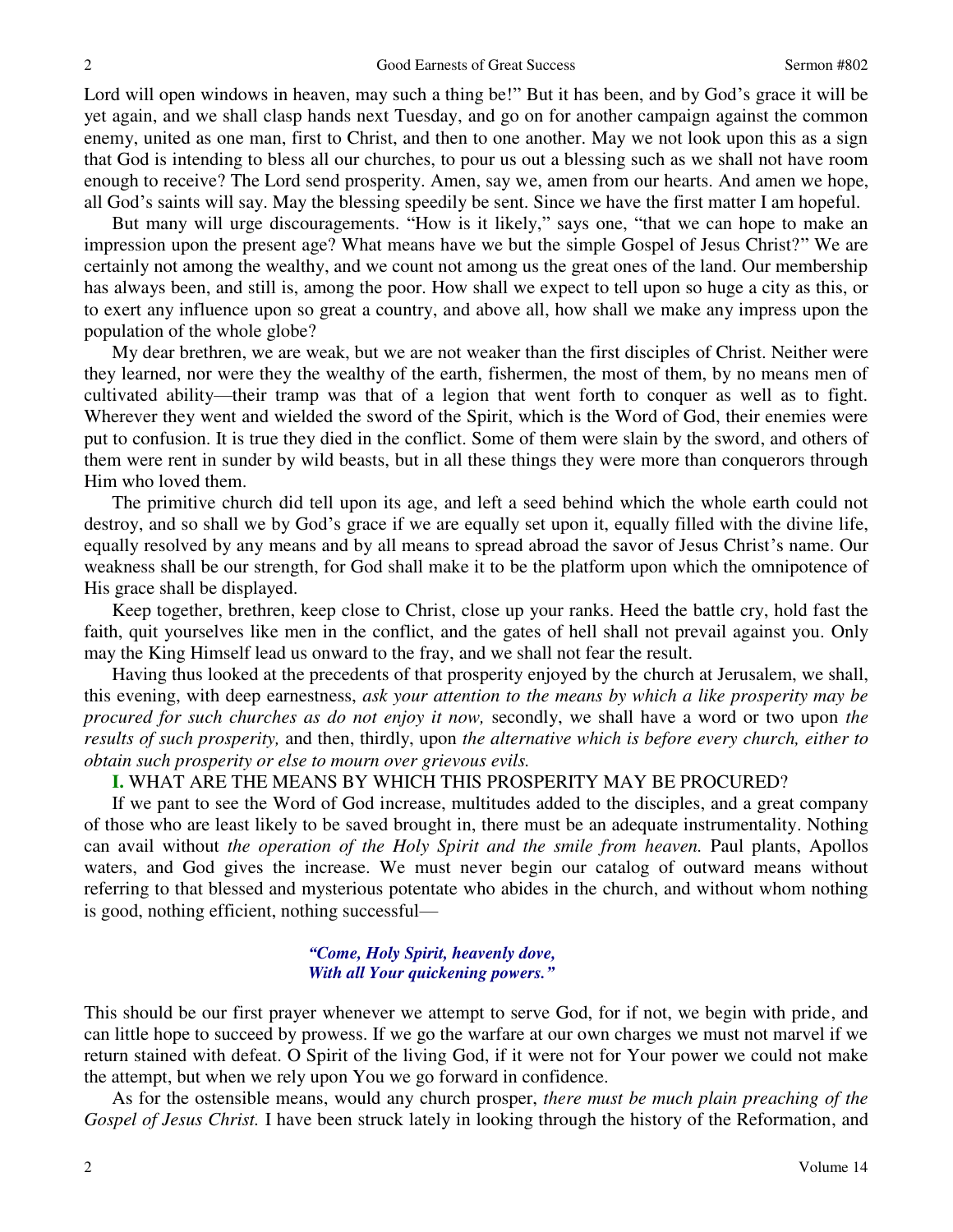of the times before the Reformation, with the remarkable downrightness of the testimony of the early preachers. If you look at the life of Farren you find him not preaching *about* the Gospel, but preaching *the Gospel.*

 So it was with John Calvin. He is looked upon now, of course, as a theologian only, but he was really one of the greatest of Gospel preachers. When Calvin opened the Book and took a text, you might be sure that he was about to preach, "Through grace are you saved, and that not of yourselves, it is the gift of God." And it was the same with Luther. Luther's preaching was just the ringing of a big bell, the note of which was always, "Believe on the Lord Jesus Christ and live! It is not of works, lest any man should boast, but by faith are you saved, and by faith alone."

They spoke this, and they spoke it again, neither did they couch the doctrine in difficult words, but they labored with all their might, so to speak, that the ploughman at the plough-tail should understand, and that the fish-wife should comprehend the truth. They did not aim at lofty periods and flowing eloquence, of rhetoric they had a most contemptible opinion, but they just dashed right on with this one truth, "He that believes has everlasting life," "Believe on the Lord Jesus Christ, and you shall be saved."

 And, my brethren, if we are to see the church of God really restored to her pristine glory, we must have back this plain, simple, Gospel-preaching. I do believe that the hiding of the cross beneath the veil of fine language and learned dissertation is half the cause of the spiritual destitution of our country. Jesus Christ came into the world to save sinners. He came to seek and to save that which was lost. I would sooner say these few words and then cease my testimony, than utter the most splendid oration that ever streamed from the lips of Demosthenes or of Cicero, but not have declared the Gospel of Christ.

We must keep to this. This must be the hammer that we bring down upon the anvil of the human heart again, and again, and again. God forbid that we should glory save in the cross of Jesus Christ our Lord! God forbid that we should know anything among men save Jesus Christ and Him crucified! Look to Him—not to the priest, not to your good works, not to your prayers, not to your church-goings or your chapel-goings, but to Christ Jesus exalted. Look to him in faith, and God is willing to forgive you, able to forgive you, to receive you, to make you His children, and forever to glorify you with Himself.

We must have much more of this plain preaching, and not only plain preaching but plain teaching. Sunday school teachers, *you* must teach this same Gospel. I know *you* do, but full many Sunday school teachers do not. A certain denomination has made the confession that after having had their schoolrooms crowded with children, they do not know that any of those children have afterwards come to be attendants at the places of worship. Miserable confession! Miserable teachers must they be!

 And have we not known teachers who believed in the doctrines of grace, and upstairs in the chapel they would have fought earnestly for them, but downstairs in the schoolroom they have twaddled to the little children in this kind of way—"Be good boys and girls, keep the Sabbath, do not buy sweets on Sunday, mind your fathers and your mothers, be good, and you will go to heaven"!—which is not true, and is not the Gospel, for the same Gospel is for little children as for grown-up men—not, "Do this and live," which is after the law that was given by Moses, but "Believe and live," which is according to the grace and truth that came by Jesus Christ. Teachers must inculcate the Gospel if they are to see the salvation of their classes, the Gospel, the whole Gospel, and nothing but the Gospel, for without this no great thing will be done.

 And if we would see the Gospel spread abroad in London as once it did in Geneva, as once, under John Knox, it did in Scotland, as it did in Luther's day throughout Germany, we *must have much holy living to back it all up.* After we have done the sermon, people say, "How about the people that attend there? What about the church members, are they upright? Are they such people as you can trust? What about their homes? Do they make good husbands? Are they good servants? Are they kind masters?" People will be sure to inquire this, and if the report of our character be bad, it is all over with our testimony. The doctor may advertise, but if the patients are not cured, he is not likely to establish himself as being well-skilled in his art, and the preacher may preach, but if his people do not love the Gospel, they kick down with their feet what he builds up with his hands.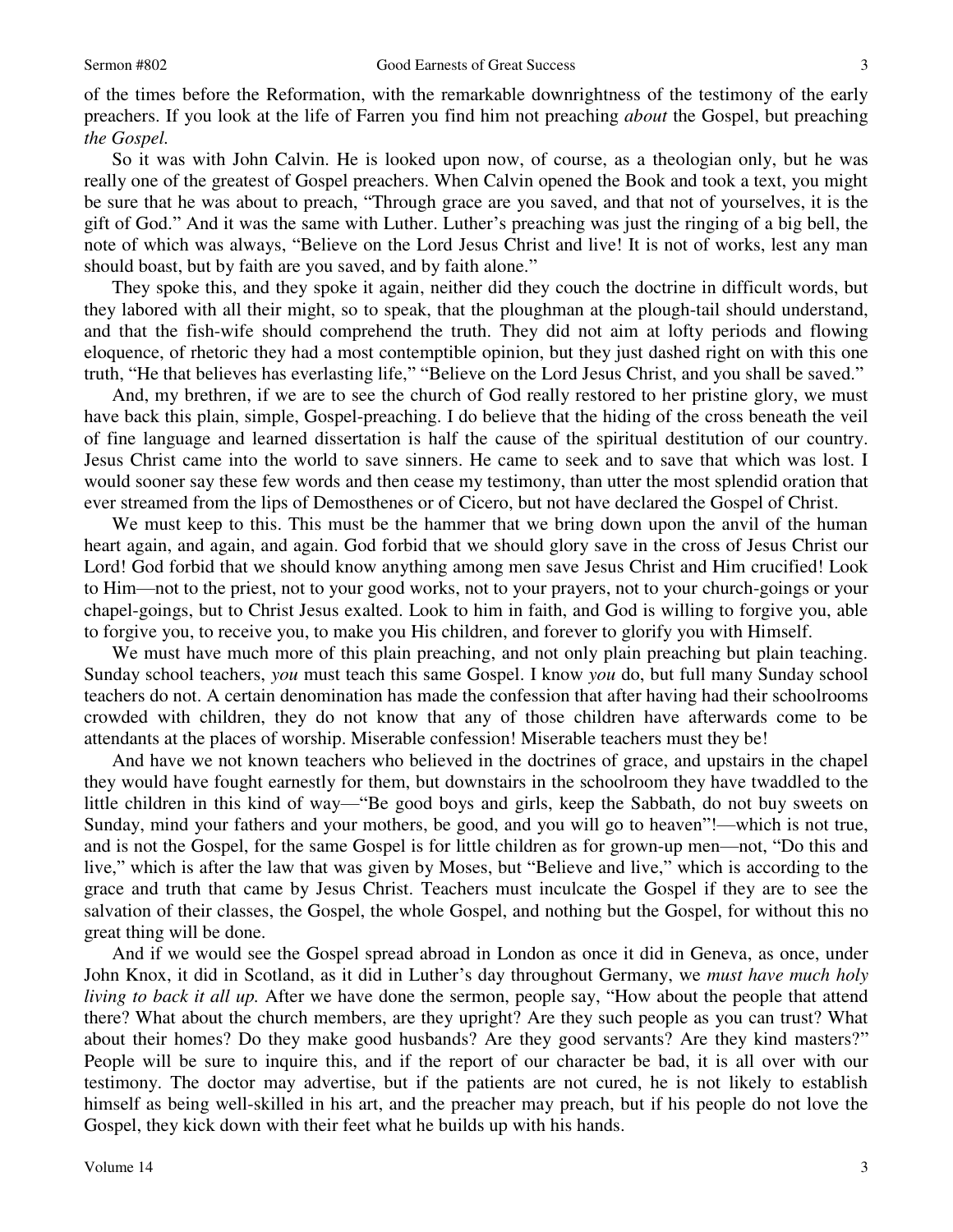As I told you this morning, the followers of the early Reformers were distinguished by the sanctity of their lives. When they were about to hunt out the Waldenses, the French king, who had some of them in his dominions, sent a priest to see what they were like, and he, honest man as he was, came back to the king and said, "As far as I could find, they seem to be much better Christians than we are. I am afraid they are heretics, but really they are so chaste, so honest, so upright, and so truly pious, that though I hate heresy—I hope your majesty does not suspect me on that account—yet I would that all Catholics were as good as they are."

 Now, this was what made the Gospel victorious in those days—the stern integrity of those who received it, and thus it will be still. It cannot be otherwise. But if you become worldly, if you members of this church are just the same as other men who have no grace and make no pretensions, what is the good of your profession? You are liars before God unless you live above the common life of the rest of mankind. Oh! to get back to the simplicity of Christian manners! I cannot go into particulars, and ordain that this you shall do and that you shall avoid, but you know very well what the simplicity is, and were it carried out there is a great deal that is now practiced among professors that would have at once to be given up.

 As the books were burned when Paul preached, so there would be a great deal to be burned in the Christian church if we had the Spirit of God in all His power to bring us back to the old simplicity of the Christian faith. And why not? If you put the sword into the scabbard, you cannot kill with it, you must pull it out, and let it glitter in all its naked sharpness. If you put the sword of the Gospel into the scabbard of worldly conformity, as some of you do, you cannot expect that there will be any power in it. Draw it away from your worldly company, and your pernicious customs, and then shall you see that it still has power to kill and to make alive. There must, then, be holy living as well as plain testimony.

 Yet all this would not suffice, if the church is to be multiplied and many are to be saved, unless we add *individual, personal exertion.* I am so full with one theme today, that if I plough in the same furrow this evening as I did this morning I cannot help it, for I am anxious to make that furrow very deep and broad. I believe that no Christian church can have prosperity if only a part of the members are active for the conversion of souls.

 Why, sirs, it has got to be a thought among Christians that we ministers are to do all the work of bringing souls to Christ, and that you were to sit still and enjoy the sermon, and perhaps criticize it and pull it to pieces. But this is not orthodox, according to Christ's law, every Christian is to be a minister in his own sphere, every member of the church is to be active in spreading the faith which was delivered not to the ministers, but delivered to the saints, to every one of them, that they might maintain it and spread it according to the gift which the Spirit has given them.

 Shall I venture a parable? A certain band of men, like knights, had been exceedingly victorious in all their conflicts. They were men of valor and of indomitable courage, they had carried everything before them and subdued province after province for their king. But on a sudden they said in the council chamber, "We have at our head a most valiant warrior, one whose arm is stout enough to smite down fifty of his adversaries, would it not be better if, with a few such as he to go out to the fight, the mere men-at-arms, who make up the ordinary ranks, were to stop at home? We should be much more at our ease, our horses would not so often be covered with foam, nor our armor be bruised in returning from the fray, and no doubt great things would be done."

 Now, the foremost champions, with fear and trembling, undertook the task and went to the conflict, and they fought well, no one could doubt it, to the best of their ability they unhorsed their foe and they did great exploits. But still, from the very hour in which that scheme was planned and carried out, no city was taken, no province was conquered, and they met together and said, "How is this? Our former prestige is forgotten, our ranks are broken, our pennons are trailed in the dust, what is the cause of it?" When out spoke the champion, and said, "Of course it is so! How did you think that some twelve or fifteen of us could do the work of all the thousands? When you all went to the fight, and every man took his share, we dashed upon the foe like an avalanche, and crushed him beneath our tramp, but now that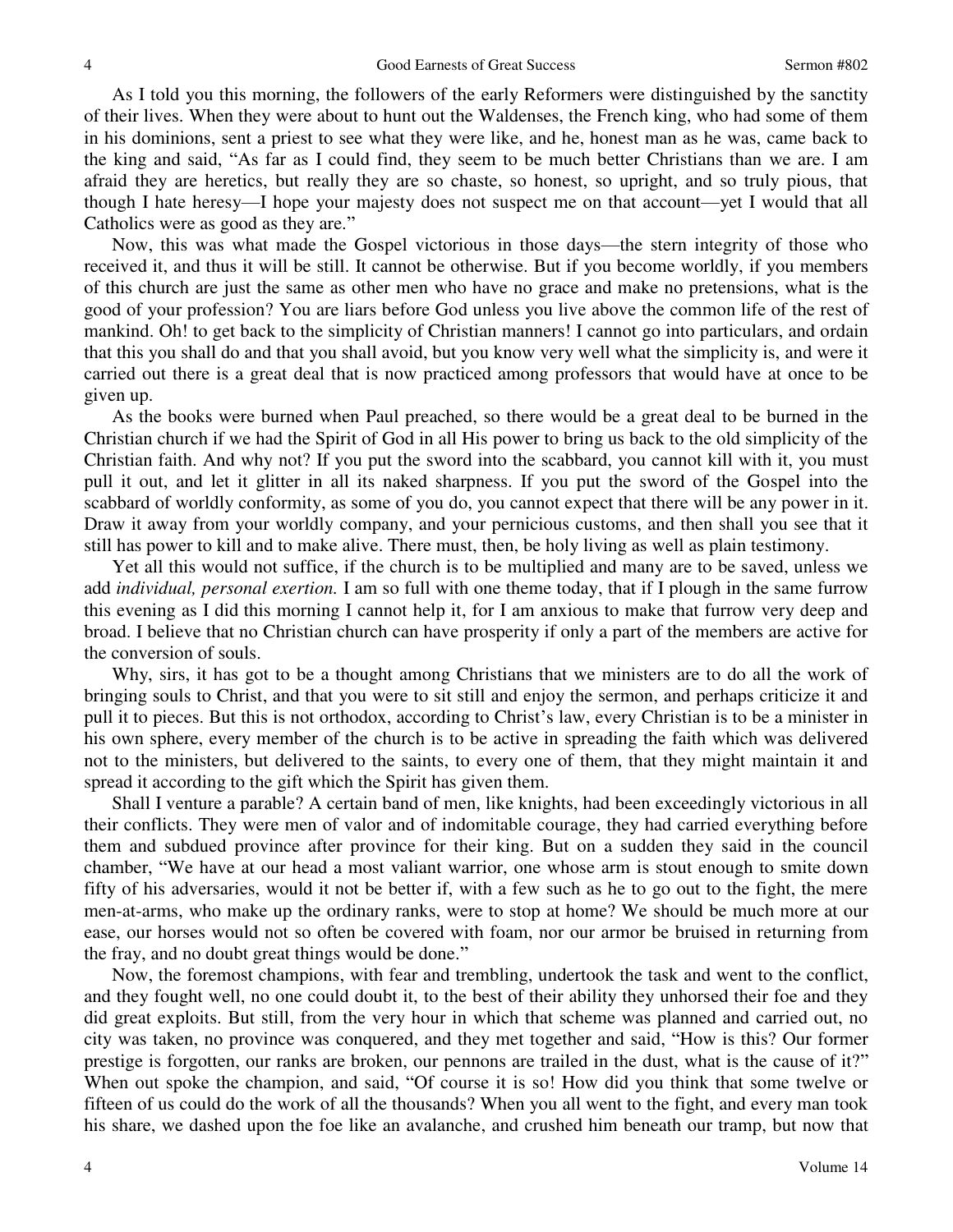you stay at home and put us, but a handful, to do all the work, how can you expect that great things should be done?" So each man resolved to put on his helmet and his armor once again, and go to the battle, and victory returned.

 I speak to you tonight, **I**, one of the rank of God's servants, and I say, my brethren, if we are to have the victory you must be every one of you in the fight. We must not spare a single one, neither man nor woman, old nor young, rich nor poor, but you must each fight for the Lord Jesus according to your ability, that His kingdom may come, and that His will may be done upon earth even as it is in heaven. We shall see great things when you all agree to this and put it in practice.

Combined with this *there must be much earnest prayer.* The prayer of faith! Have we not held it in high esteem, have we not made some considerable proof of it in this place? We hope to have more faith—a great increase both of volume and power. Nothing is impossible to the man who knows how to overcome heaven by wrestling intercession.

 When we have seen one, two, or ten, or twenty penitents converted, and when we have sometimes been heartily thankful that a hundred have been added to this church in a month, ought we to have been satisfied? Should we not have felt that the prayer which was blessed to the conversion of a hundred, had it been more earnest, might, in the divine purpose, have been answered with the conversion of a thousand? Why not? I do not know why London should not be shaken from end to end with Gospel truth before this day twelve months. You will say, "We have not enough ministers." But God can make them.

 I tell you, sirs, He can find ministers for His truth—ay, if He willed it, among the very offscourings of the earth. He can take the worst of men, the vilest of the vile, and change their hearts, and make them preach the truth if He pleases. We are not to look to what we have. The witness of the senses only confuses those who would walk by faith.

 See what He did for the church in the case of Saul of Tarsus. He just went up to the devil's army, and took out a ringleader, and said to him, "Now, sir, you preach the Gospel which once you despised." And who preached it better? Why, I should not wonder if ere long in answer to prayer we see the Ritualistic clergy preaching the Gospel! Who can tell—the Romish priests may yet do it, and repeat the tale of Luther and Melancthon. Were not Luther, and Melancthon, and Calvin, and their comrades brought out of Papal darkness to show light unto the people? We have heard with our ears, why may we not see with our eyes, the mighty works of God?

 The Lord can find His men where we know nothing about them. "Of these stones," said the Baptist, as he pointed to the banks of the Jordan, "Of these stones God can raise up children unto Abraham," and as He could then, so He can now. Let us not despair. If we will but pray for it, our heavenly Father will deny His children nothing. Come, do but come, in simplicity of heart, and *according to your faith* shall it be done unto you.

Would we see the church greatly increase, and the kingdom come to the throne of the Son of David? Then *we must all get more intense glowing spiritual life.* Do you understand me? There are two persons yonder. They are both alive, but one of them lies in bed. He wakes, but he says, as the sluggard—

## *"You have woke me too soon, I must slumber again,"*

and when he gets up he gazes round with vacant wonder and strange bewilderment. He has no energy, he is listless, and we say of him, "What a lifeless creature he is!" "He is living, but with how little vitality!"

 Now, you see another man. His sleep is short, he wakes soon, he is out to his business, takes down the shutters, he is standing behind the counter waiting upon this customer and that, he is all active, he is here, there, and everywhere, nothing is neglected, his eyes are wide open, his brain is active, his hands are busy, his limbs are all nimble. Well, what a different man that is! You are glad to get this second man to be your servant, he is worth ten times the wages of the first. There is life in them both, but what a

5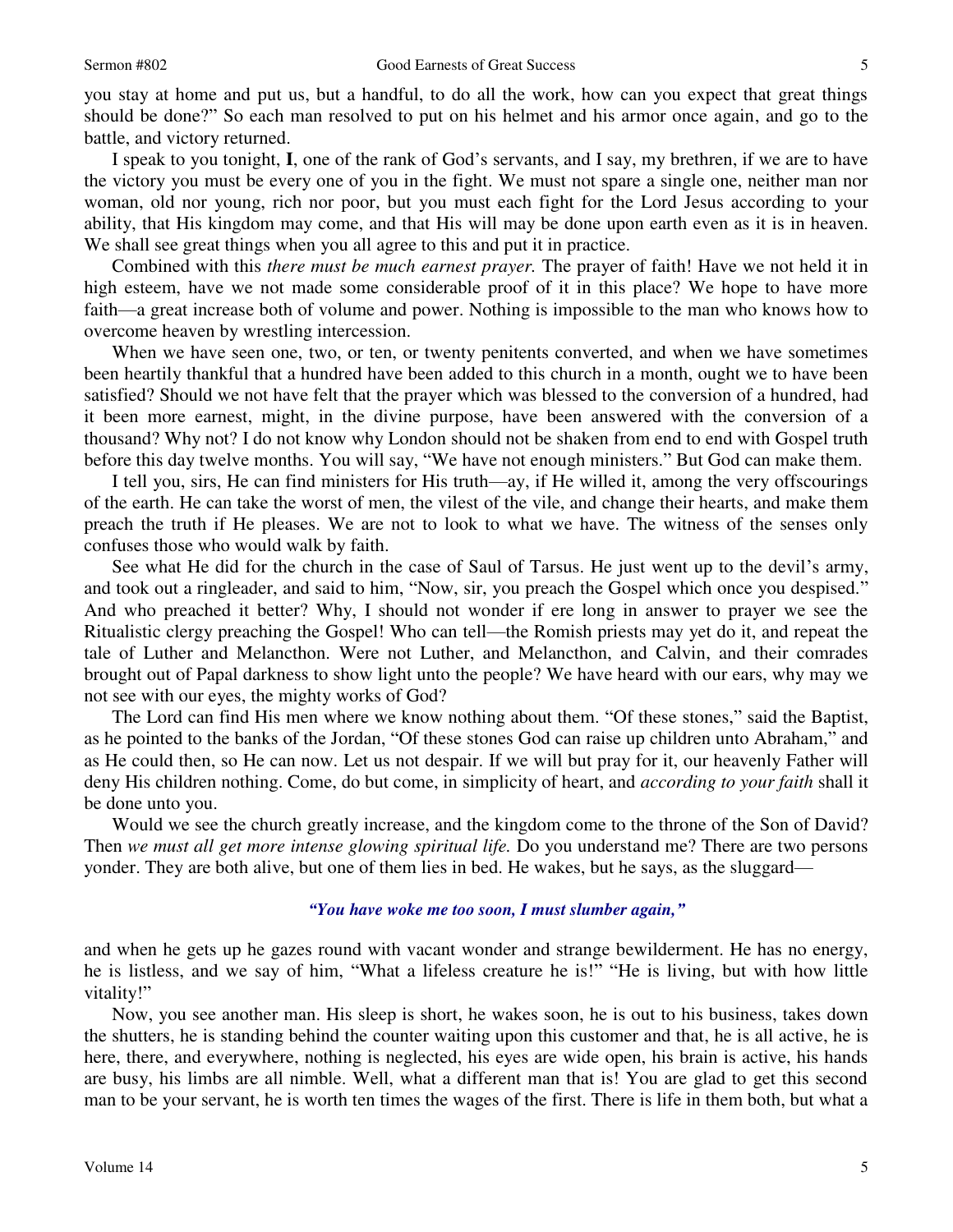difference there is between them! The one is eagerly living, the other is drawling out an insipid existence.

 And how many Christians there are of this sort! They wander in on a Sunday morning, sit down, get their hymn book, listen to the prayer without joining in it, hear the sermon, but might almost as well not have heard it, go home, get through the Sunday, go into business. With them there is never any secret prayer for the conversion of men, no trying to talk to children, or servants, or friends, about Christ, no zeal, no holy jealousy, no flaming love, no generosity, no consecrating of the substance to God's cause! This is too faithful a picture of a vast number of professing Christians. Would it were not so.

 On the other hand, we see another kind of man—one who is renewed in the spirit of his mind, though he has to be in the world, his main thoughts are how he can use the world to promote the glory of Christ. If he goes into business, he wants to make money that he may have wherewith to give bountifully for the spread of the Gospel. If he meets with friends, he tries to thrust a word in edgeways for his Master, and whenever he gets an opportunity, he will speak, or write, but he will be aiming to do something for Him who has bought him with His precious blood.

 Why, I could pick out, if it were right to mention names, some here who are all alive, till their bodies seem to be scarcely strong enough for the real vitality and energy of their souls. Oh! these are the cream of the church, the pick and choice of the flock, the men who are true men, and the women who are the true daughters of Jerusalem. The Lord multiply the number of such, yea, may He make every one of us to be such, for I am afraid that we all of us need quickening. I know I do myself.

It is a long time since I preached a sermon that I was satisfied with. I scarcely recollect ever having done so. You do not know, for you cannot hear my groanings when I go home, Sunday after Sunday, and wish that I could learn to preach somehow or other, wish that I could discover the way to touch your hearts and your consciences, for I seem to myself to be just like the fire when it wants stirring, the coals have got black when I want them to flame forth. If I could but say in the pulpit what I feel in my study, or if I could but get out of my mouth what I have tried to get into my own soul, then I should preach indeed, and move your souls, I think.

 Yet perhaps God will use our weakness, and we may use it with ourselves, to stir us up to greater strength. You know the difference between slow motion and rapidity. If there were a cannon ball rolled slowly down these aisles, it might not hurt anybody, it might be very large, very huge, but it might be so rolled along that you might not rise from your seats in fear. But if somebody would give me a rifle, and ever so small a ball, I reckon that if the ball flew along the Tabernacle, some of you might find it very difficult to stand in its way. It is the force that does the thing.

So, it is not the great man who is loaded with learning that will achieve work for God, it is the man, who, however small his ability, is filled with force and fire, and who rushes forward in the energy which heaven has given him, that will accomplish the work—the man who has the most intense spiritual life, who has real vitality at its highest point of tension, and living, while he lives, with all the force of his nature for the glory of God. Put these three or four things together, and I think you have the means of prosperity.

**II.** Time flies, and therefore while I briefly hint, I must leave you largely to meditate, THE RESULTS WHICH FLOW FROM THIS PROSPERITY—*Souls are saved.*

 John Owen said that if you had to preach to a whole nation for twelve months, in order to win one soul, it would be good wages, for a soul is so priceless, that to redeem it from going down to the pit would be worth the expenditure of all human strength. Richard Knill once said that if there were only one unconverted person in the wilds of Siberia, and that God had ordained that every Christian in the world must go and talk to that one person before he would be converted, it would be an exceedingly little thing for us all to do, to go all the way there through the cold, and frost, and snow, to win that one soul. And he was right, and I may well stir you up to energy when the result will be the conversion of souls.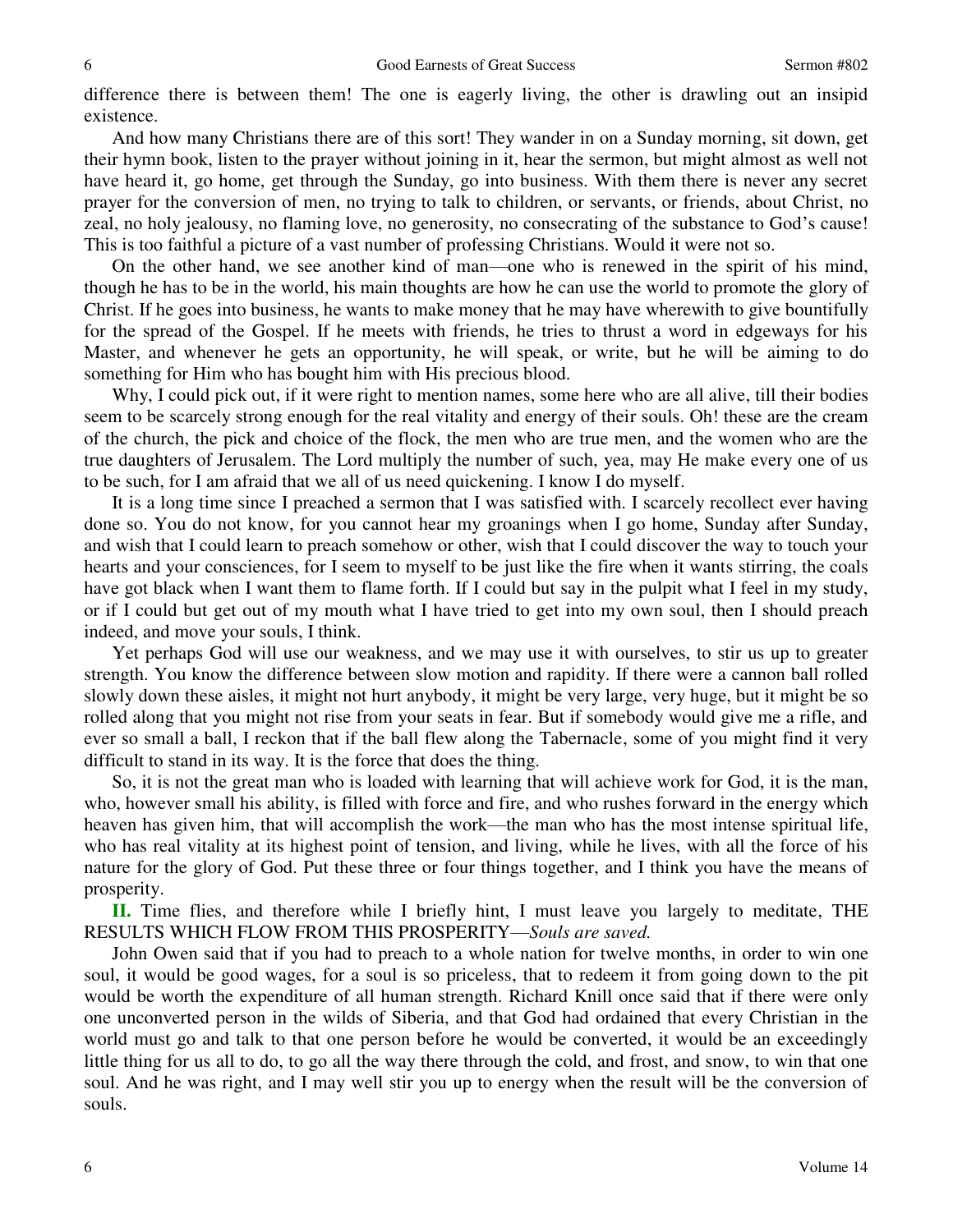*The name of our Lord Jesus Christ is glorified.* Who would not wish to live, or even to die, for this?—

> *"Let Him be crowned with majesty, Who bowed His head in death, And let His praise be sounded high, By all things that have breath."*

If you have not forgotten what He suffered for you, dear friends, do you not wish to see Him crowned with many crowns? He wore the crown of thorns for you, would not you wish to see the fruit of His soul's travail, the removal of the curse, the extension of His kingdom, the honor of His fame, the growing enthusiasm of His subjects—to make His excellence apparent, and His praise more and more famous to the very end of time? I know you would, and therefore I ask you to strive together with us in your prayers and your efforts, that the number of His disciples may be multiplied greatly.

 Moreover, the result will be *to build up the church itself,* for there is no good done in the name of Jesus which does not redound to the satisfaction of His bride. If you do good to another, you are taking the shortest way to do good to your own soul. As those who promote sanitary measures for the benefit of the neighborhood are thereby favoring the conditions of their own health, so the promulgation of saving knowledge throughout the world, is augmenting the peace and the welfare of our own hearts, and of all who are already saved. Truly, I believe, that some persons are never comfortable in religion because they are selfish in it. If they began to live with some object, their constant distress of mind would soon be rolled away. May God, therefore, stir us up, that the whole church may thereby be blessed.

**III.** But I must now come to the point with which I proposed to finish, namely, THE ALTERNATIVE WHICH I THINK STANDS BEFORE THIS CHURCH AND EVERY OTHER CHURCH.

 Either we must get a high state of prosperity, or else we shall lack what is to be dreaded to the very uttermost. How many churches there are which have proved the truth of what I am now going to say! They have not tried to increase, they have not cared about conversions, and very soon there has been murmuring. One did not like the minister, another did not like the deacons, a third objected to a brother that was introduced, and all this, perhaps, was quietly hushed up because they were too respectable to come to an open disturbance, but still there it was—the fire in the embers, and thus it kept on till, by and by, they come to one of two things, either lethargy or else division. They settled down as quiet and sober religious people. The minister was not excited, not he! The people could not be stirred. The boast was that there were so many carriages on a Sunday outside the chapel. Some trusted in chariots and some in horses, but there was nothing about conversion.

Why, I know churches whose baptismal pool would have been green by now if the water had been standing in it, so few have been added to their number. And yet they are not at all dissatisfied. "No," the good deacon says, "you know our pew-rents keep up very well, we have not a seat to let in the gallery!" "Ah!" says the minister, "And while we have the most respectable people in the town come among us, we do not approve of these revivalists down the back street who are trying to catch those poor sinners, at least, if they want them, they may have them, for we do not want them." That is the style in which some of these people talk. If they do not say it in words, they think it in their hearts. Well, and when a church does get into that dreadful state, it becomes noxious as a very dunghill.

 And when there is very little spiritual animation there soon comes to be the ferment of very great division. Somebody or other cannot bear this. Some young and fervent spirit speaks out about it, and the minister does not like it, the deacons do not like it, and they try to put him down. Then half-a-dozen more of the members think that he is right, and the life that is in the church wakes up. The trumpet is sounded, and there is a troop led off to establish a healthy organization somewhere else, and the old corpse is left to rot as it may, and to decay as many churches do.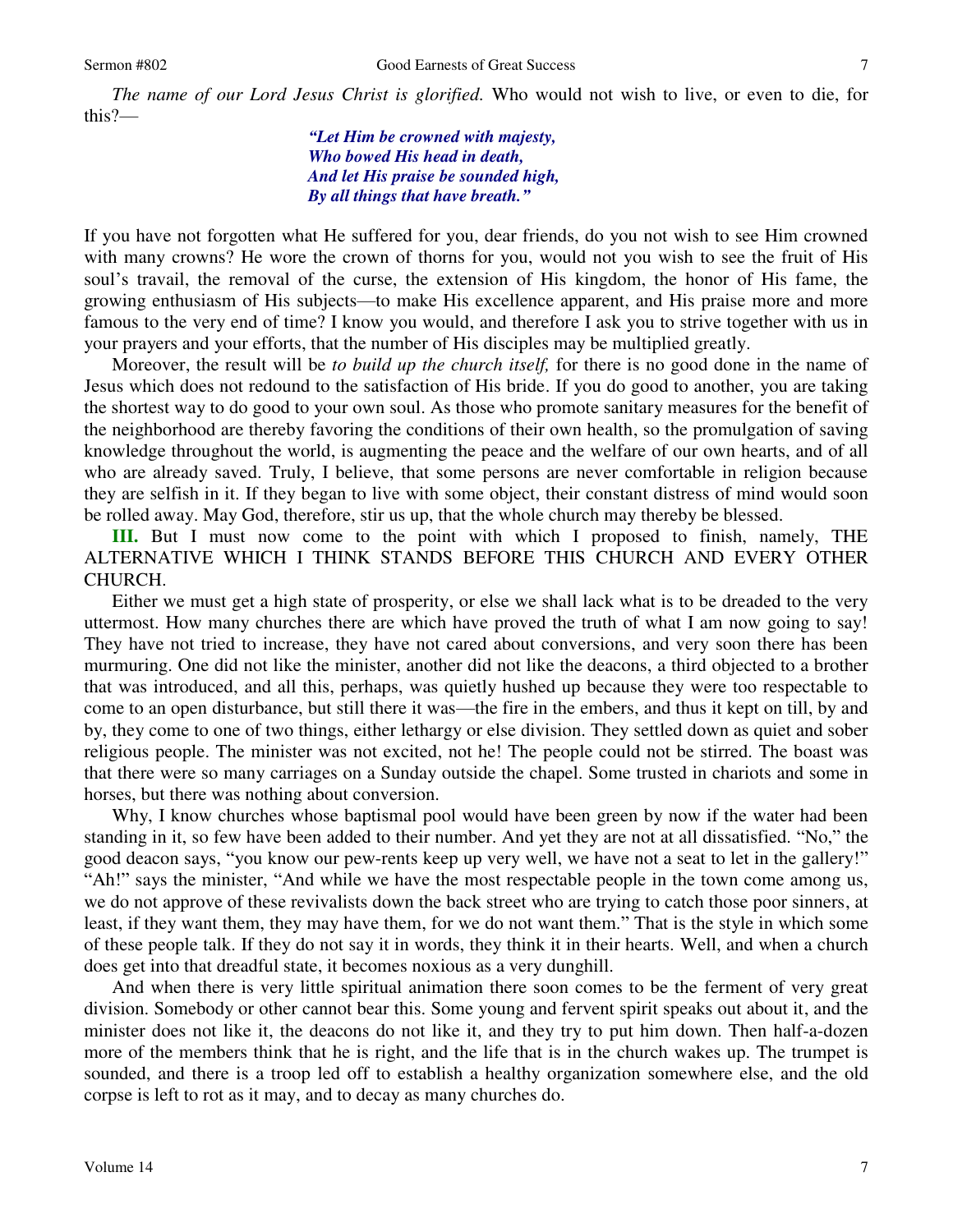Now, were I a prophet, I might tell you what should come to pass in latter days, but speaking as a monitor, rather than as a seer, I should not wonder but I could almost tell what you will come to by and by. In my day may it never, never be. You will get to be very respectable over at the Tabernacle, after I die you will have an organ, I dare say, and you will get a fine parson to deliver the most polished discourses to you, and where you will then drift I can readily guess. The Lord have mercy upon you, and save you from it.

 This is the tendency, however, of every church, it matters not what it is. Where the most honest, simple, faithful preachers have been, the people have got to be too great for the Gospel, and too proud to receive the truth in the love of it. May it never happen in our days, however, and if earnest prayer can prevent it, may it never happen as long as the world stands, but till Christ comes may you be an honest, truth-loving people, striving together for the Gospel of our Lord Jesus Christ, and never departing from the earnest simplicity of the faith. But unless we keep up the earnest spirit among us, we shall very soon degenerate into the ordinary dead-alive Christianity, which is only half as good as nothing at all, because it gives men a name to live when they are dead.

 The picture I have drawn may seem to you too highly colored, but I assure you that I have seen such things. I am not old, but I have lived long enough to see churches go in this way, ay, and churches too, that were once warm-hearted. I have seen young members who were once earnest grow cold. I have seen old members who were once content to worship with the humble ones, get a little up in the world. Then "of course" they must go to *church!*

 I have seen congregations broken to pieces, and churches split up, and the bottom of it all has been because the vital godliness has been drained out of the system, the love of God, has not remained in the heart, for when the rich man has the love of God in his heart, he delights to see the multitude gathered together, he is glad to do his part, and help in all he can.

 And the learned man, if the preaching does not always suit him, yet he is glad to think that the unlearned have a preacher whom they can understand. Whoever the man may be, or however great and famous, if he loves Christ he is satisfied with the simple truth. "Give me that," says he, "and that is enough. I can get my fine thinking and my fine reading in the weekdays if I want it, but on the Sabbath let me hear of Jesus, let me hear the story of the cross, let me see sinners led to Calvary—it is all I want, and I am well content if I have this."

 Are there not many here tonight who are unconverted? They will wonder perhaps what I am making all this stir about. Let me address myself personally to you. O you unconverted women, it *is about you* that we are concerned. And *you*, you unconverted men, it *is about you* that we are anxious, we are seeking after you. Why, for our own sakes, if there were none to be saved, we might be content to hear far different doctrine from this. The doctrines of grace are sweet in our ears, and our souls would be well enough fed by them. But because we want to see you saved, we have to talk with you, and attend to these practical matters since we want to see you brought to Christ.

 Now look at the text, and it may give you some comfort if you are willing to lay hold on Christ. Do you notice, it is said that "a great company of the priests were obedient to the faith"? Now, these priests were they that conspired to crucify Christ. They were once the bigoted enemies of the Gospel, but they became obedient to the faith. Why should not you, then? I know the devil tells you that you have been too great a sinner. That cannot be. Perhaps he reminds you that you have been a scoffer, or have lived an immoral life, or have been self-righteous, which is as heinous a sin as any other. Ah! well, but the blood of Jesus Christ, His Son, cleanses us from all sin.

 A young woman wrote to me the other day—I do not know who she is, but she said, "I cannot tell anybody, but I have done such-and-such, a dreadful sin indeed, if my mother knew it it would break her heart." I do not know her, and therefore her mother will never know it from me, but she says, "Can I be saved?" Young woman, you can! She says that she is worse than Magdalene, for Magdalene did not know Christ when she was a sinner, but she did know the Gospel, and yet sinned. Oh! well, if you are worse than Magdalene, Christ will be glorified in saving such a one as you are. Only come with all your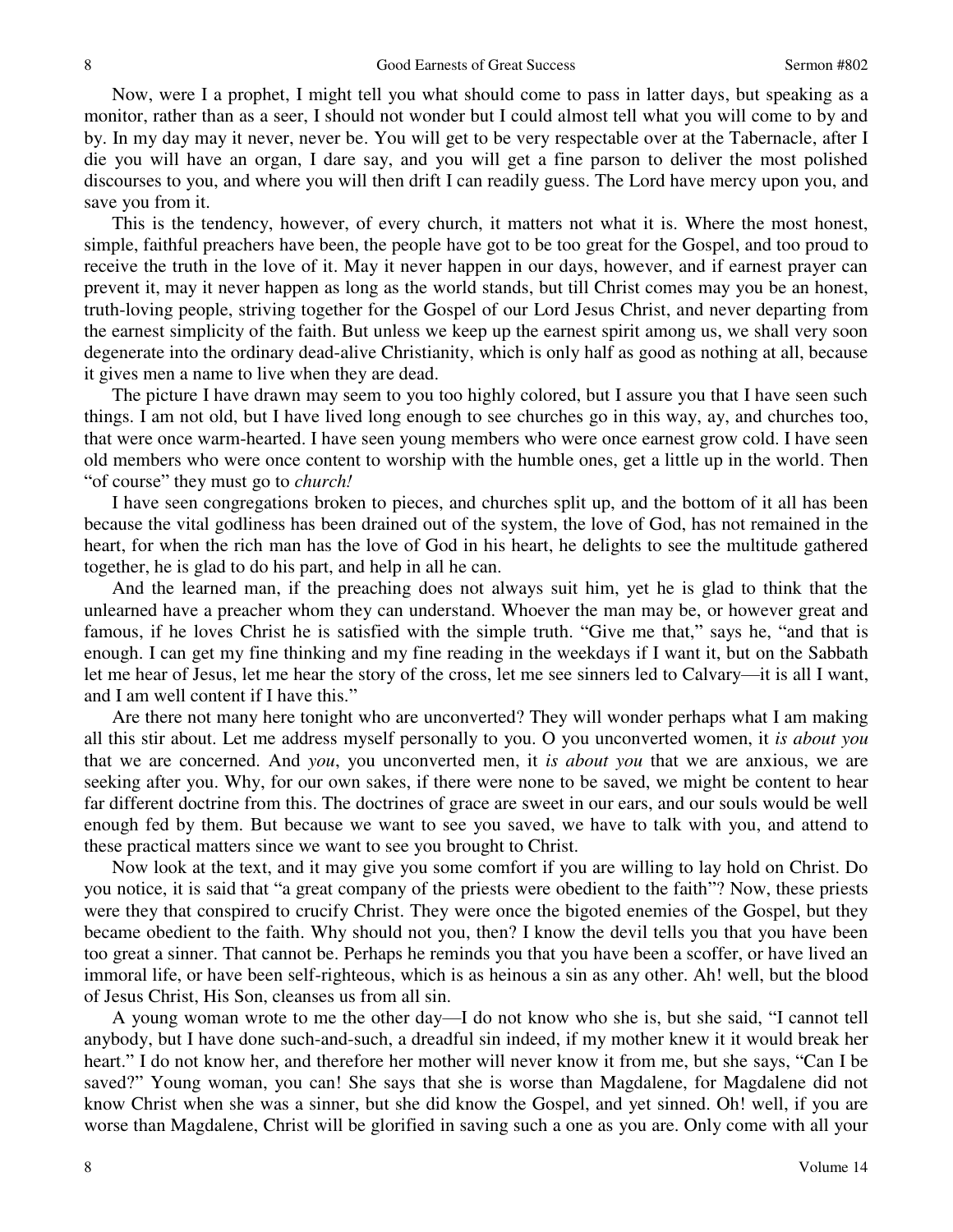sin about you, and throw yourself at His feet. Trust Him! Trust Him! Do Him the honor to believe that He can save even such an abominable sinner as you have been. Though you have gone to the utmost extremity of human guilt, and looked over the gulf of endless misery, yet still believe Him, trust Him, and He will be as good as ever you can think Him to be, for when you think your highest thoughts of Him, He is higher than your highest thoughts, and can save even to the uttermost.

 The priests were obedient to the faith, why not you? They believed in Christ, saw the fold, entered in, and were saved, why should not you be like them? Did you notice how it is described? They were *"obedient to the faith."* Then it seems that the Gospel is all summed up in that word "faith." To be obedient to the faith, to believe that Jesus is the Son of God, to trust Him because He has suffered in your stead, to believe that the divine justice is satisfied with the death of Christ, and to rely upon that satisfaction which Christ has rendered, that is to be saved, to be obedient to the faith.

 We sang at the Lord's Table, this morning, that sweet verse which really is the quintessence of the Gospel, and therefore I will repeat it to you, though you already know it so well—

> *"Nothing in my hand I bring: Simply to Your cross I cling; Naked, come to You for dress; Helpless, look to You for grace; Foul, I to the fountain fly; Wash me, Savior, or I die."*

 Yes, just as you are come and depend upon the blood and righteousness of the Lord Jesus Christ, and you shall be saved. And this is what the stir is all about, we cannot bear that you should drift down to destruction, we cannot bear that there should be cataracts of souls leaping down the eternal gulf. We cannot endure that Satan should gloat his malicious soul with the prey of tens of thousands of mankind. We cannot bear that Christ should stand neglected, that His cross should be despised, that His blood should be trampled on. O come to Him! He will not reject you. He that comes unto Him He will in no wise cast out. Breathe a silent prayer to Him now. Cast your soul upon Him, sink or swim—

> *"Venture on Him, venture wholly, Let no other trust intrude, None but Jesus Can do helpless sinners good."*

But He can do it. Rely on Him, and eternal life is yours.

 Brethren and sisters, as we are in the New Year now, and have only reached the second Sabbath in it, let us begin and sweep out of the house the old leaven of ease and self-indulgences and lukewarmness, and let it be our cry before we go to our beds tonight, that the Lord would make us to be real living Christians, make us flames of fire from this time forth to truly serve Him who served us even to the death. You will never get to be too warm. I am persuaded you will not be too zealous. I only wish I could get into such a devout enthusiasm myself as that of the apostle Paul when, compelled by the love of Christ, he said, "Whether we be beside ourselves, it is to God."

 When we have done all, we are unprofitable servants. How much more unprofitable when we have done so little! The Lord quicken this Church. The February meetings are coming on, when we shall be especially and earnestly seeking the ingathering of souls. Believers, you who are mighty with God in secret, pray for these February meetings, that the month may be a holy month to us, the best month we have ever had, that more may be gathered into the church than ever have been in our times. Make that a

9